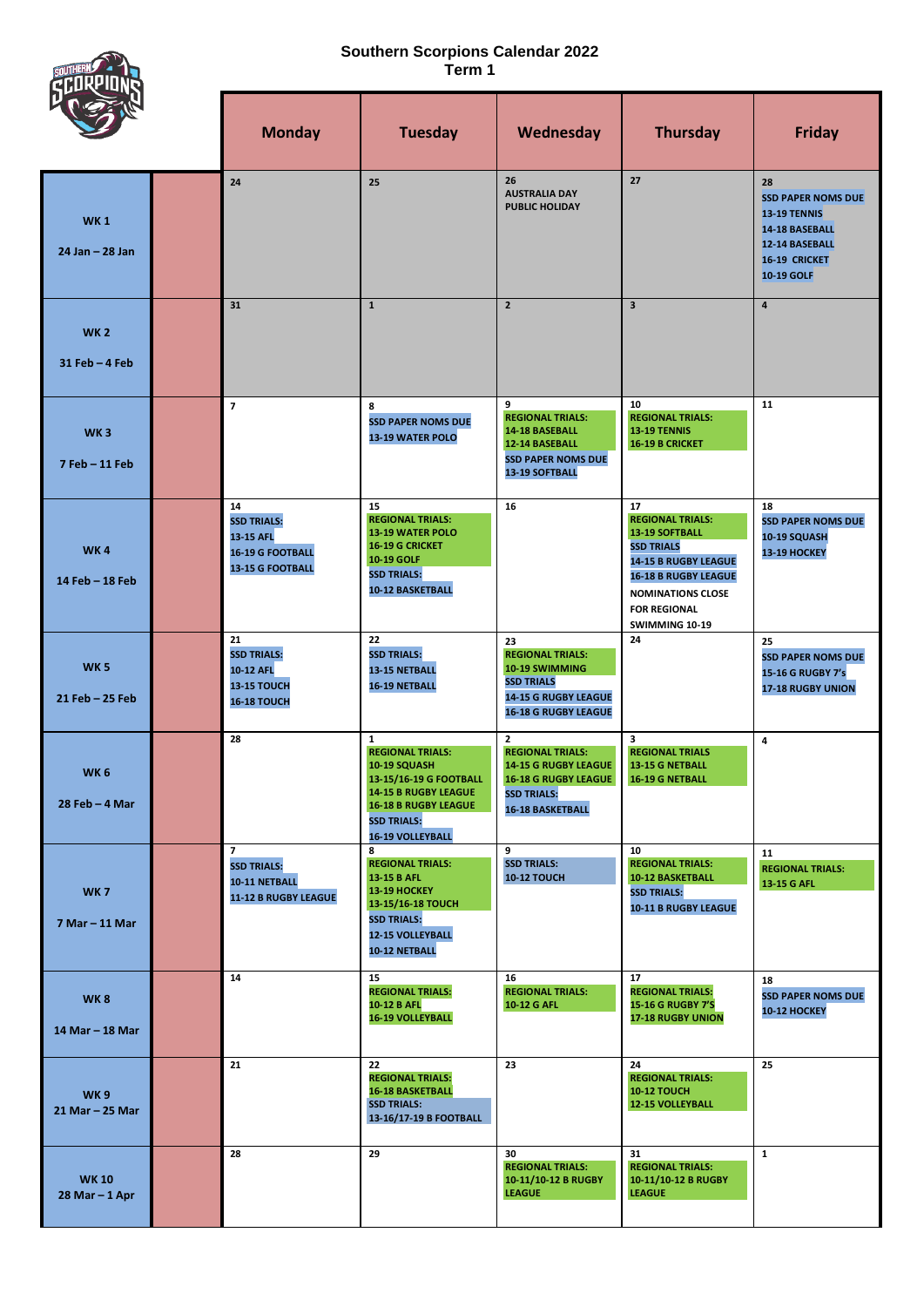## **Southern Scorpions Calendar 2022 Term 2**



|                                    |  | <b>Monday</b>                                                       | <b>Tuesday</b>                                                                                                              | Wednesday                                                      | <b>Thursday</b>                                                                                                                         | <b>Friday</b>                                                            |
|------------------------------------|--|---------------------------------------------------------------------|-----------------------------------------------------------------------------------------------------------------------------|----------------------------------------------------------------|-----------------------------------------------------------------------------------------------------------------------------------------|--------------------------------------------------------------------------|
| <b>WK1</b><br>18 Apr - 22 Apr      |  | <b>18</b><br><b>EASTER MONDAY</b>                                   | 19<br><b>SCHOOL RESUMES</b>                                                                                                 | 20                                                             | 21<br><b>REGIONAL TRIALS:</b><br>10-11 NETBALL<br>10-12 NETBALL<br><b>10-12 HOCKEY</b><br><b>SSD TRIALS:</b><br><b>13-15 BASKETBALL</b> | 22                                                                       |
| WK <sub>2</sub><br>25 Apr - 29 Apr |  | 25<br><b>ANZAC DAY</b>                                              | 26<br><b>DISTRICT SECRETARIES</b><br><b>MEETING - 1PM</b>                                                                   | 27                                                             | 28                                                                                                                                      | 29                                                                       |
| WK3<br>$2$ May $-6$ May            |  | $\overline{2}$<br><b>LABOUR DAY</b><br><b>PUBLIC HOLIDAY</b>        | 3<br><b>NOMINATIONS DUE</b><br><b>MW 10-19 CROSS</b><br><b>COUNTRY</b><br><b>REGIONAL TRIALS:</b><br>13-16/17-19 B FOOTBALL | 4<br><b>SSD TRIALS:</b><br><b>10-12 FOOTBALL</b>               | 5<br><b>SSD TRIALS:</b><br>10-12 TENNIS                                                                                                 | 6<br>SSD 10-19<br><b>CROSS COUNTRY</b>                                   |
| WK4<br>9 May - 13 May              |  | 9<br><b>SSD TRIALS:</b><br>14-15 RUGBY UNION<br>11-12 B RUGBY UNION | 10                                                                                                                          | 11                                                             | 12                                                                                                                                      | 13<br><b>SSD PAPER NOMS DUE</b><br>10-12 SOFTBALL<br>11-12 B RUGBY UNION |
| WK5<br>16 May - 20 May             |  | 16<br><b>MW PAPER NOMS DUE:</b><br>13-19 SURFING                    | 17                                                                                                                          | 18                                                             | 19                                                                                                                                      | 20                                                                       |
| WK6<br>23 May - 27 May             |  | 23                                                                  | 24<br><b>REGIONAL TRIALS:</b><br><b>13-15 BASKETBALL</b><br>14-15 RUGBY UNION<br>10-12 TENNIS                               | 25<br><b>REGIONAL TRIALS:</b><br><b>10-19 CROSS COUNTRY</b>    | 26<br><b>REGIONAL TRIALS:</b><br>10-12 FOOTBALL                                                                                         | 27                                                                       |
| WK7<br>$30$ May $-3$ June          |  | 30<br><b>SSD TRIALS:</b><br>11-12 G RUGBY LEAGUE                    | 31                                                                                                                          | $\mathbf{1}$<br><b>REGIONAL TRIALS:</b><br>11-12 B RUGBY UNION | $\mathbf{2}$<br><b>REGIONAL TRIALS:</b><br><b>11-12 B RUGBY UNION</b><br>10-12 SOFTBALL                                                 | 3                                                                        |
| WK8<br>$6$ June $-$ 10 Jun         |  | 6                                                                   | $\overline{7}$                                                                                                              | 8                                                              | 9                                                                                                                                       | 10                                                                       |
| WK9<br>13 Jun - 17 Jun             |  | 13<br><b>QUEENS BIRTHDAY</b><br><b>PUBLIC HOLIDAY</b>               | 14                                                                                                                          | 15                                                             | 16                                                                                                                                      | 17                                                                       |
| <b>WK10</b><br>20 Jun - 24 Jun     |  | 20                                                                  | 21<br><b>REGIONAL TRIALS:</b><br>11-12 G RUGBY LEAGUE                                                                       | 22                                                             | 23                                                                                                                                      | 24                                                                       |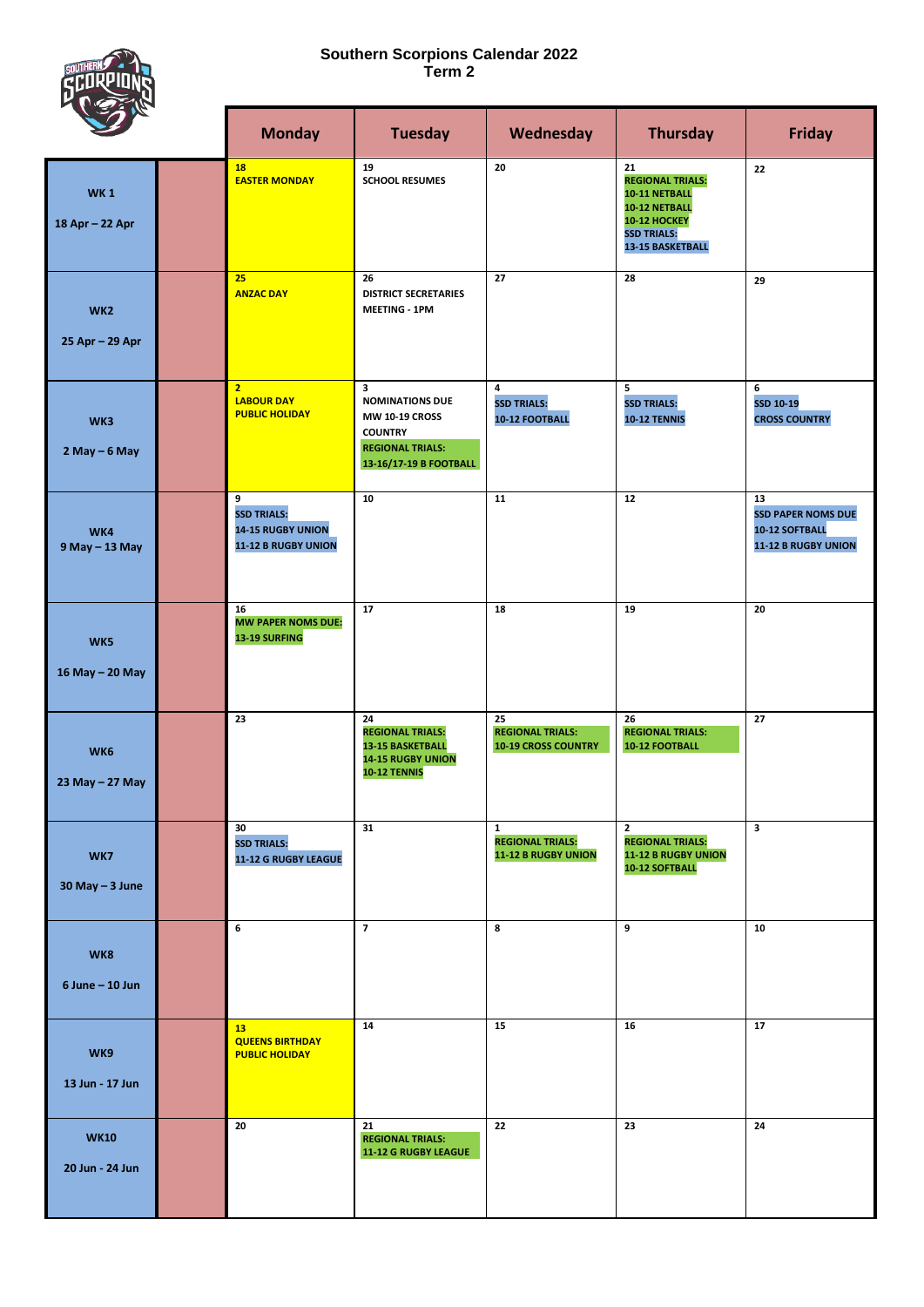## **Southern Scorpion District Calendar 2022 Term 3**



|                                    |  | <b>Monday</b>                                                              | <b>Tuesday</b>                                                    | Wednesday                                                           | <b>Thursday</b>                                        | <b>Friday</b>                                                               |
|------------------------------------|--|----------------------------------------------------------------------------|-------------------------------------------------------------------|---------------------------------------------------------------------|--------------------------------------------------------|-----------------------------------------------------------------------------|
| <b>WK1</b><br>$11$ Jul $-$ 15 Jul  |  | 11                                                                         | 12                                                                | 13                                                                  | 14                                                     | 15<br><b>SSD PAPER NOMS DUE:</b><br><b>10-12 CRICKET</b><br>13-15 G CRICKET |
| WK <sub>2</sub><br>18 Jul - 22 Jul |  | 18                                                                         | 19                                                                | 20                                                                  | 21                                                     | 22                                                                          |
| WK3<br>25 Jul - 29 Jul             |  | 25<br>SSD 10-19<br><b>TRACK &amp; FIELD</b>                                | 26<br>SSD 10-19<br><b>TRACK &amp; FIELD</b>                       | 27<br><b>DISTRICT SECRETARIES</b><br>MEETING - 1.30PM               | 28                                                     | 29                                                                          |
| WK4<br>$1$ Aug - 5 Aug             |  | $\mathbf{1}$<br><b>NOMINATIONS DUE</b><br>MW 10-19 TRACK &<br><b>FIELD</b> | $\mathbf{2}$<br><b>REGIONAL TRIALS:</b><br><b>10-12 G CRICKET</b> | 3<br><b>REGIONAL TRIALS:</b><br><b>10-12 B CRICKET</b>              | 4<br><b>REGIONAL TRIALS:</b><br><b>10-12 B CRICKET</b> | 5                                                                           |
| WK5<br>8 Aug - 12 Aug              |  | 8                                                                          | 9<br><b>REGIONAL TRIALS:</b><br>13-15 G CRICKET                   | 10<br><b>EKKA PUBLIC HOLIDAY</b>                                    | 11                                                     | 12                                                                          |
| WK6<br>15 Aug - 19 Aug             |  | 15                                                                         | 16<br><b>SSD TRIALS:</b><br>13-14 FUTSAL                          | 17                                                                  | 18                                                     | 19<br><b>SSD PAPER NOMS DUE</b><br>13-14 B CRICKET                          |
| WK7<br>22 Aug - 26 Aug             |  | 22                                                                         | 23                                                                | ${\bf 24}$                                                          | 25                                                     | ${\bf 26}$                                                                  |
| WK8<br>$29$ Aug $-2$ Sep           |  | 29                                                                         | 30<br><b>REGIONAL TRIALS:</b><br>10-19 TRACK & FIELD              | 31<br><b>REGIONAL TRIALS:</b><br>10-19 TRACK & FIELD                | $\mathbf 1$                                            | $\overline{2}$                                                              |
| WK9<br>5 Sep - 9 Sep               |  | ${\bf 5}$                                                                  | 6<br><b>REGIONAL TRIALS:</b><br>13-14 FUTSAL<br>13-15 B CRICKET   | $\overline{7}$<br><b>REGIONAL TRIALS:</b><br><b>13-14 B CRICKET</b> | 8                                                      | 9                                                                           |
| <b>WK10</b><br>12 Sep - 16 Sep     |  | $12$                                                                       | 13                                                                | 14                                                                  | 15                                                     | 16                                                                          |